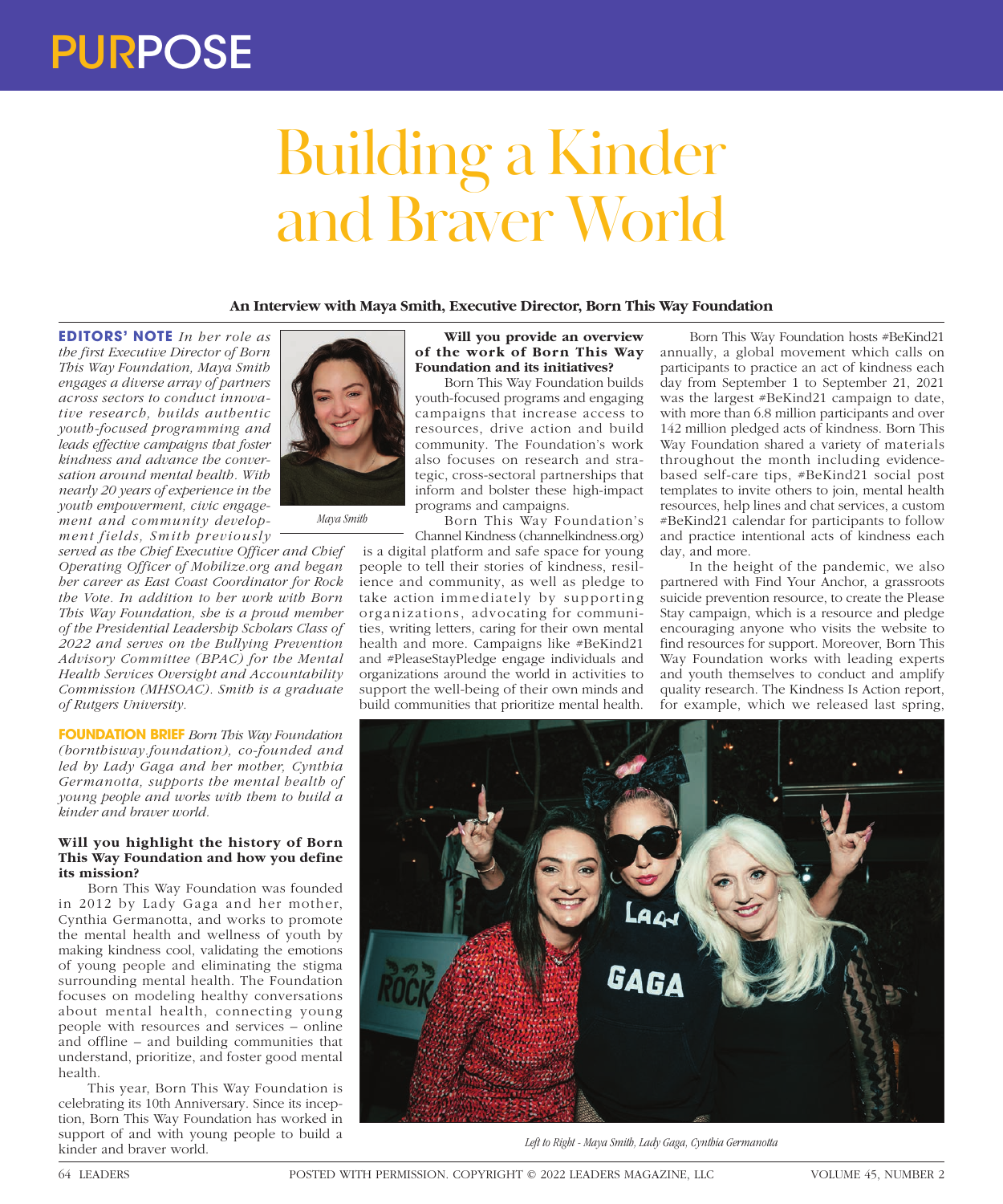

*Billboard in Times Square featuring Please Stay messaging*

collected data from thousands of youth and parents to better understand the intersection of kindness and mental health and the factors that affect and support young people's mental health.

At the heart of our work though, truly is youth voices. We recruited 29 youth from across the globe to advise on the Foundation's initiatives to ensure the Foundation is responsive to the needs of youth everywhere. Whether it's messaging or how we discuss something on our own platforms, their voices inform and enhance our work.

This spring, we're excited to launch many new initiatives that build upon our legacy that we've created and bring awareness and action to even more youth and people in general. In March, we released an all-new, first-of-its-kind mental health resource that teaches young people how to identify if their peers are struggling with mental health: the Be There Certificate.

Created in partnership with Jack.org, with major funding provided by Under Armour, the certificate will be the first-ever certificate to provide the tools and the knowledge to support someone struggling with their mental health. Just as Google Analytics or premier U.S. universities launched online training for further education, Born This Way Foundation is now doing the same for mental health. The Be There Certificate is available in English, French and Spanish, offering universal best practices in supporting youth mental health. Realistic scenarios enable learners to dive deeper into the complexities of what they learned online to real-life situations and will train young people to safely support their peers struggling with mental health.

This is just one of the many important milestones we're focusing on and we look forward to unveiling more groundbreaking programming throughout the year.

**What was the vision for creating the storytelling platform, Channel Kindness, and how has this platform evolved?** 

ChannelKindness.org, our online storytelling platform, was created to elevate youth voices and inspire readers. It's a safe space where individuals, organizations, and educators can read and share their stories of resilience, kindness, and bravery to both foster a sense of community and to inspire others across the globe. It has evolved to emphasize the idea of kindness as action, by providing action steps

to take at the end of each story. For example, you could sign a pledge, share your own story, send a kind letter, or sign up for Born This Way Foundation's annual kindness campaign #BeKind21. Channel Kindness stories and the resulting action inspires me, and the entire team at Born This Way Foundation, to push forward on our mission to build a kinder, braver world.

We often call ourselves and this platform the "Kindest corner of the internet!"

### **Born This Way Foundation places a major emphasis on research. Will you discuss the importance of research in making sure that Born This Way Foundation's programming is grounded in the latest scientific evidence?**

The goal of our research is to collect, learn from and amplify lived experiences on the issues that guide our work every day. We believe research is a necessary tool to help solve the problems facing our communities and build a kinder, braver world. Collecting and documenting youth experiences of mental health and the factors that impact their wellbeing allows us to effectively leverage our resources and ensure all of our programming is grounded in the latest scientific evidence so we can appropriately meet the needs of youth everywhere.

In 2021, Born This Way Foundation worked with The Harris Poll to survey over 2,000 young people ages 13 to 24 in the United States to explore how kindness affects mental health, including how young people define kindness, the impact of kindness on mental wellness and how young people are using kindness to cope with overlapping and ongoing crises. Released during Mental Health Awareness Month, the results revealed an undeniable link to how kindness helps young people feel safe, confident and less alone. The survey served as a



*Born This Way Foundation and Jack.org partnered to create the Be There Certificate (BeThereCertificate.org), a first-of-its-kind mental health resource*